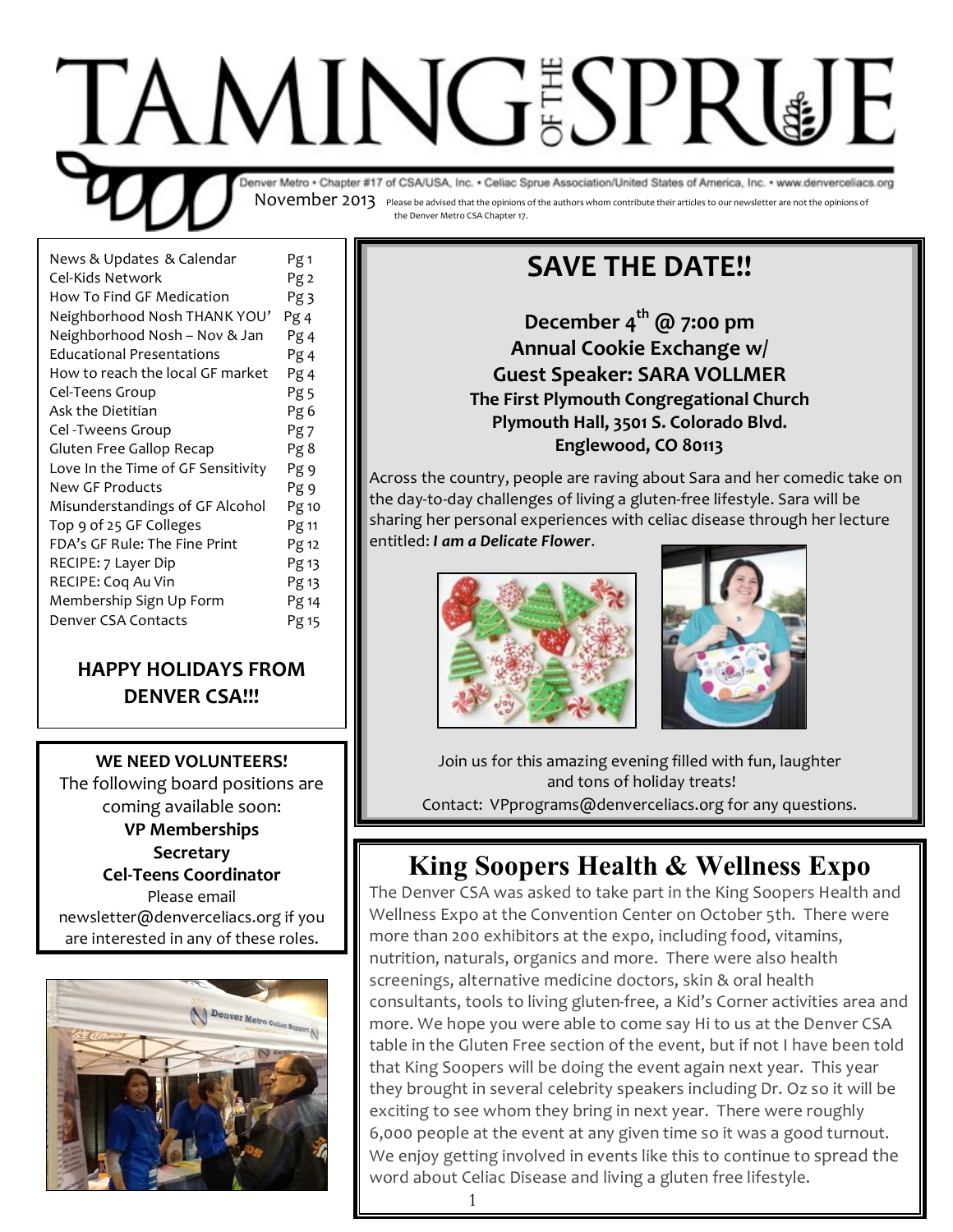

### Lel-Kids Network provides children and youth opportunities to meet and share experiences with others of their age group who are also living with celiac disease and/or  $d$ ermatitis herpetiformis.

Being a part of CSA's Cel-Kids Network allows kids to meet others who know how they feel. Along with get-togethers, they learn important things about staying healthy and living confidently every day. It's nice to know that they are not alone in the world!

### **Halloween Party**

Our 3 Cel- groups teamed up and did an event together. The Pumpkin Harvest Festival at the Four Mile Historic Park on Saturday, October 5<sup>th</sup> was fantastic. Children enjoyed a GF pie eating contest, cake walk, making scare crows, taking a horse-drawn ride, picking up their own pumpkins and much more.

We had parents sharing with us their excitement of seeing their children participating in this event. Kids were able to stick their entire faces in a yummy gluten free pumpkin pie. The GF pies and cupcakes were sponsored by our own chapter for any child that wanted to participate. We ordered them from The Last Crumb Bakery.





## **Gluten Free Gallop**

Gluten Free Gallop, Sunday, October  $13<sup>th</sup>$ . What a beautiful day! This year they added a team feature to the registration. We were one of the teams that signed up the most people. We won a gift certificate to Beau Jo's pizza. We will certainly have a GF pizza party to celebrate. Thank you Beau Jo's!

**We would like to thank Steve and** Kelly for organizing this wonderful event.

We always love new ideas and any **parent input so if you have** something to share please let us know. Also make sure you have let us know that you want to continue on **OUT email and evite list. Celkids@denverceliacs.org** 

### **UPCOMING EVENT**

**The Annual Cookie Exchange** December  $4^{th}$  @7:00 pm Guest Speaker: SARA VOLLMER (See page 1 for details.)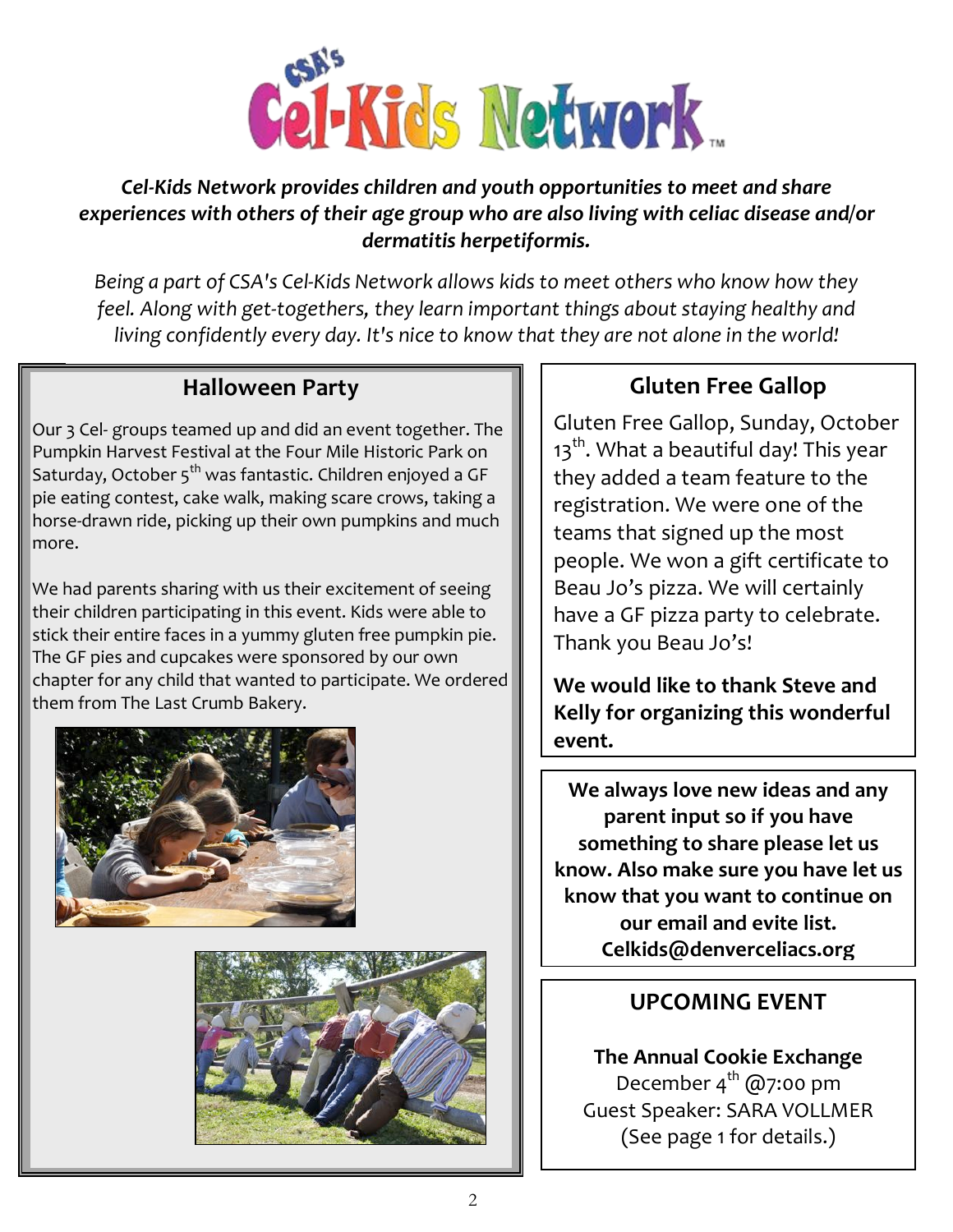## How to find gluten free medication... **Submitted By: Patty Nachazel, Nutritionist**

One of our readers who has Celiac disease asked the question about gluten free medications. She found that if her doctor gave her a prescription that needed to be filled and started immediately, that she was unable to receive any assurance that it was gluten free. Pharmacists were unable to confirm that her medication was gluten free and that made her hesitant to fill her own prescriptions. To date, there is no way to know if the fillers used by certain drug companies are gluten free or not and therefore safe to use if you have a sensitivity or have celiac disease.

It seems that regulation is needed in this area to protect celiac patients. Luckily, Congressman Tim Ryan, Ohio and Congresswoman Nita Lowrey, New York are co-sponsoring a bill called Gluten in Medication Act (HR 4972). This bill will require labeling which will identify gluten in pharmaceutical products.

Currently, it appears that the reason drug companies cannot confirm or deny whether there is gluten in their drugs is that many use sugar alcohol as a filler. These sugars can be extracted from fruits, vegetables, but also from wheat. Some people, after consuming sugar alcohols, can experience gastrointestinal disturbances and diarrhea which may mimic symptoms celiac patients may suffer after being exposed to gluten. So, for the celiac patient, this is very hard to work around. If you are told a drug may contain gluten, the best thing to do is to contact the drug company and insist on learning which excipient in that drug product is considered the source of the gluten contamination. (http://www.glutenfreedrugs.com).

Although lists of gluten free medications can be found on line, (the above site is one example), to date, there is not a formal protocol in place to certify that these or any medications are truly gluten free. Our best hope, it appears, is to call our congressperson and support the bill mentioned above.

Below is an article from the Houston Celiac Support Group's newsletter that discusses the same topic.

GLUTEN IN MEDICATIONS by Lynn Rainwater, Living Well Gluten Free newsletter, June 2013

Gluten is much less often found in prescription drugs than in food products, but it can be there, depending on the excipients or fillers used by the manufacturer. Therefore, any drugs that are prescribed for use by the gluten-free member or members of your family need to be checked.

Pharmacist Steven Plogsted's Gluten-Free Drugs website, www.glutenfreedrugs.com, lists drugs that he has checked for gluten.

But what if the drug you are researching is not listed? A handy website for checking fillers is DailyMed, http://dailymed.nlm.hih.gov/dailymed/. Just go to the site and enter the name of the drug in the Search box. For a generic drug, you will get multiple links to information on the product by manufacturer. When you click on the link, inactive ingredients will be listed right after the description of the drug.

If you are unfamiliar with some of the fillers listed as being present in a particular drug at DailyMed, the Gluten-Free Drugs website listed above has a list, "Excipient Ingredients in Medications" that is accessed by clicking on "For a list that explains what some of the filler are in drugs."

If any of the excipients for a drug you are checking are questionable as to gluten content, the manufacturer will need to be contacted. The preferred method is to ask your pharmacist to call the company, as some companies will not respond to requests for information from patients. (Many times your pharmacist will be too busy to make the call himself/herself. But at least he/she should provide you with the phone number of the company that makes the drug that pharmacy will dispense. )... **CONTINUED ON PAGE 9**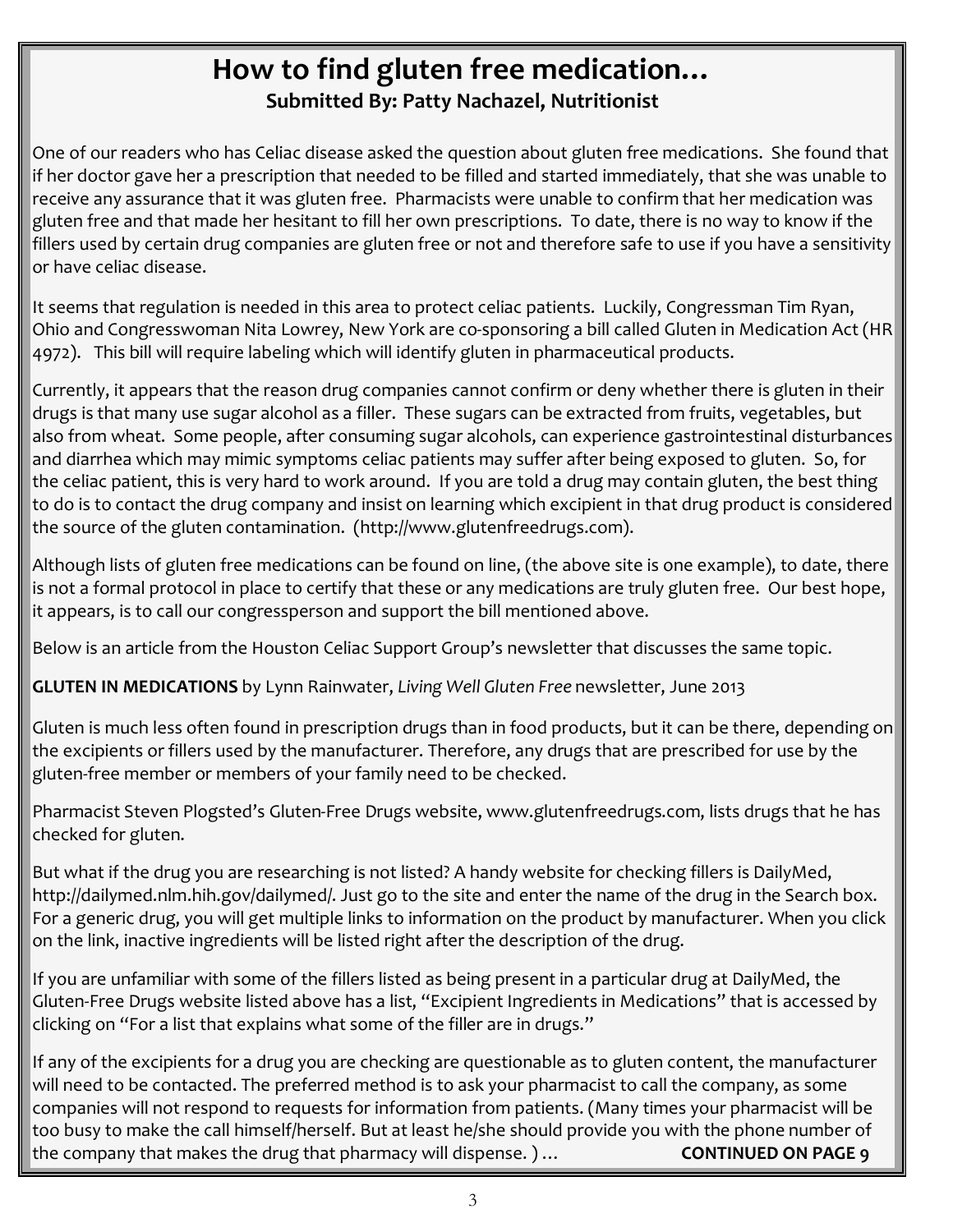# **Neighborhood Nosh** Thank You's

Thank you to everyone who participated in this year's Neighborhood Noshes! A very special thank you to Donna DeVisser, Heidi Lyster, Laura Determan, Maria Brotherston, and Maryann Jordan for planning wonderful evenings out! And thank you to the restaurants who provided delicious gluten free meals ~ Indulge Bistro (Golden), BJ's Restaurant (Aurora), Viet Pho (Lone Tree), St. Bon's Café (Highlands Ranch), Beau Jo's (Arvada), and Colore Italian Restaurant (Englewood). Thank you to everyone who made these evenings a huge success!

## **Educational Presentations Available Celiac Disease/Gluten-Related Disorders**

The Denver Metro Chapter of the Celiac Sprue Association offers presentations about Celiac Disease & Gluten-Related Disorders and the gluten-free diet. Presentations can be tailored to any audience: health care providers, community groups, students, food-service facilities and others.

For further information, contact Diane Moyer, M.S., R.D., (Chair, Medical Education Committee, Denver CSA) at dietitian@denverceliacs.org or 720-560-3734.

# Join Us for Neighborhood Nosh!

Would you like to spend more time with gluten free friends? Would you like to improve your restaurant experience? Come and share a meal and your restaurant experiences with someone who understands you! Reservations are required as space is limited. Each person is responsible for his or her own tab.

### November 19<sup>th</sup> from 6:30-8:30pm

Colore Italian Restaurant & Pizzeria 2700 S. Broadway (Yale & S. Broadway) Englewood, CO www.coloreitalian.com RSVP to Laura at nosh@denverceliacs.org

### January 22, 2014 from 6pm to 8pm

**Bonefish Grill** 8100 W Crestline Avenue (near SW Plaza) www.bonefishgrill.com Seating is VERY limited. RSVP to Maryann at majordan9@msn.com or Donna at donnadevisser@msn.com

Be sure to RSVP as we are limiting the size of our group to ensure better interaction. Also, please let us know what time you plan to be there (either at the start time or a bit later). Thanks!

Note: Restaurants are selected based upon gluten free availability and previous dining experience. Please use your own best judgment when ordering from any restaurant.

### **HOW TO REACH THE GLUTEN FREE COLORADO MARKET**

The Denver CSA Chapter 17 has a number of events in which you/your business can participate as a vendor or sponsor... or both!

Advertising is always available in our monthly newsletter, which is mailed and emailed to our members six times a year. newsletter@denverceliacs.org

For more information about the Denver CSA Chapter 17 please visit our website at www.denverceliacs.org.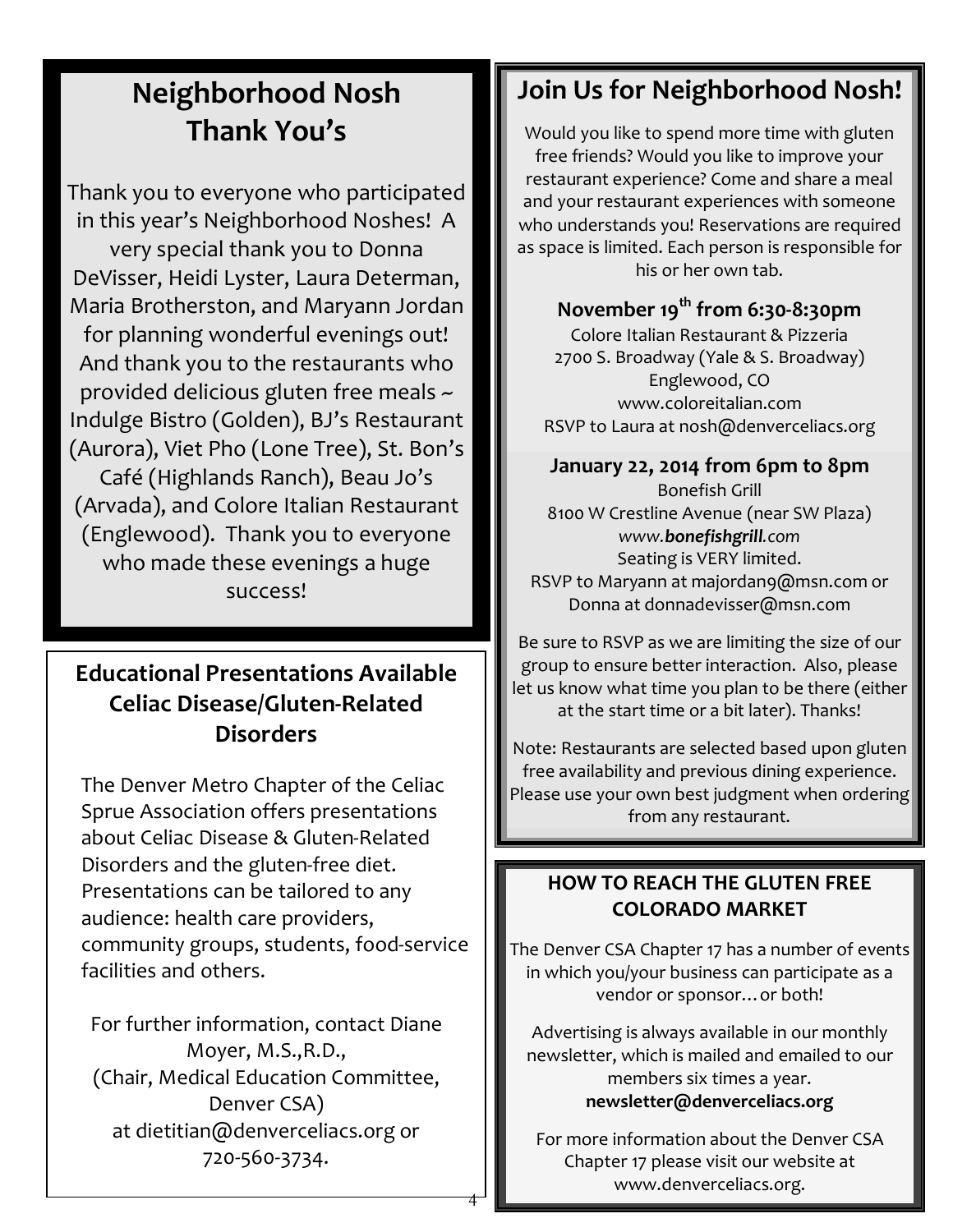

# **Cel-Teens**



**Cel-Teens** is a forum where teens can get together and talk about their experiences with Celiac Disease. A place where there is no judgment, discrimination and not having to feel different because everyone understands what it is like to have Celiac Disease. Some of you may have been diagnosed as young children and some of you may have been recently diagnosed. Either way it can be an adjustment. Cel-Teens is the way to discuss the likes, dislikes and general frustrations of having Celiac Disease as well as having a little bit of fun, which I think is the best part!

### **Upcoming Events** Holiday Party in December- date and venue TBD

If you have any questions, please contact Maria Brotherston at 303-915-9756 or celteens@denverceliacs.org.





# the possibilities are endless

Crunch into a bagel chip! Bite into a warm chocolate chip cookie! Gluten free pasta anyone? Morning, noon, night, or munch time - whotever you crave, Glutino delivers - including our delicious new line of entirely exceptional gluten free snacks. Live fully! And explore the possibilities with Glutino.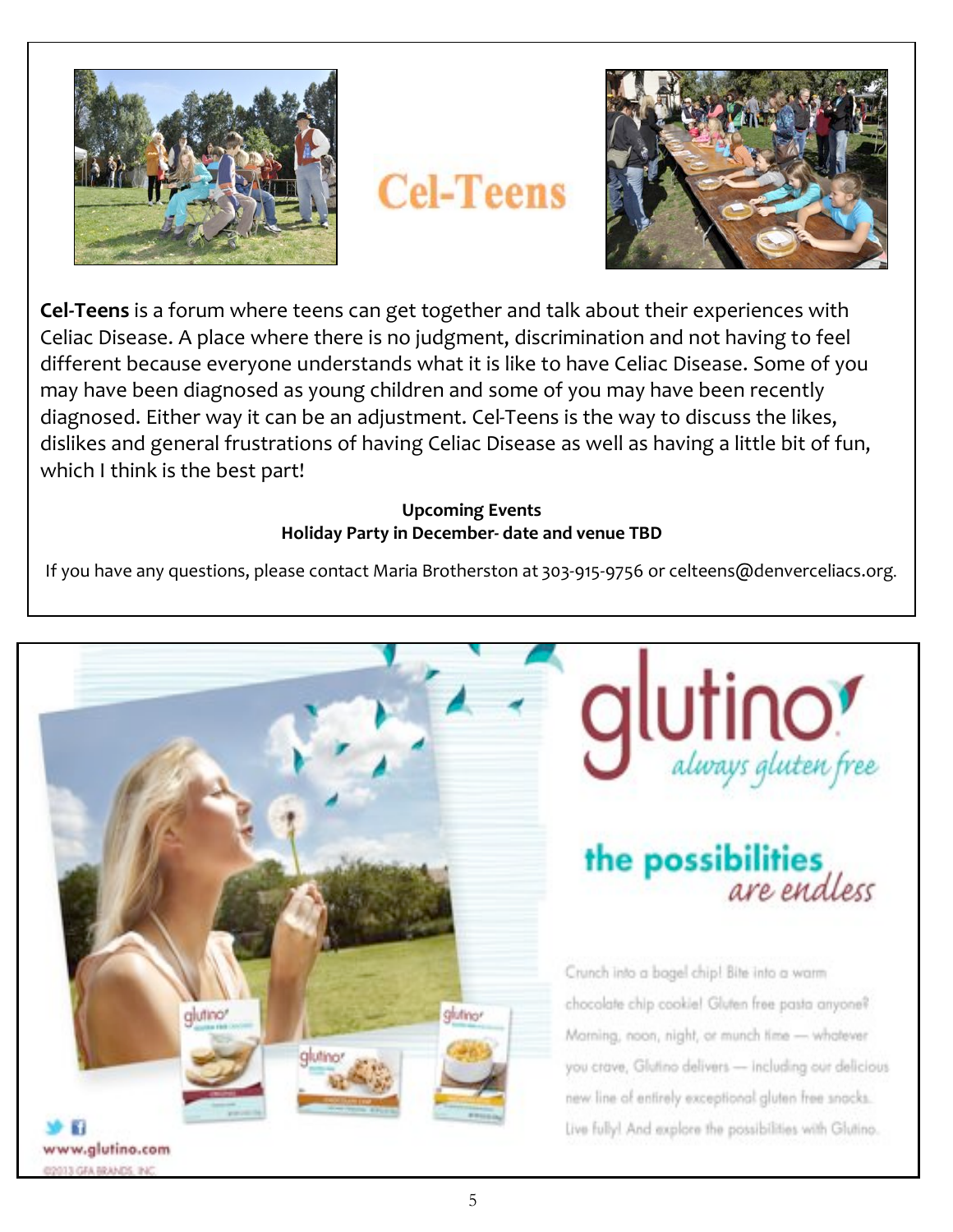## **Ask the Dietitian**

Submitted by Diane Moyer, M.S., R.D.N.

Recently I attended the International Celiac Disease Symposium 2013, a conference for scientists to discuss the latest CD research. It is impossible to report on all the exciting developments presented during these three days, so I would just like to share a couple of the highlights.

Studies show that "Non-Celiac Gluten Sensitivity" (NCGS) may be undiagnosed CD or other medical conditions such as SIBO (Small Intestinal Bacterial Overgrowth). People with various digestive issues, self-diagnosed with NCGS, may actually be reacting to other foods or food components or even other components in the gluten-containing grains that can also stimulate the immune system.

Although the HLA genes are the genetic factors showing the strongest association with CD, more than 49 other genetic regions have been identified that are also associated. There is much overlap of these genetic regions with other autoimmune disorders (such as Crohn's Disease, Lupus, Rheumatoid Arthritis, MS and Type 1 Diabetes).

There may be differences in blood fats at birth and in infancy (prior to the introduction of gluten) in babies who go on to develop CD. Introducing small amounts of gluten at  $4 - 6$  months of age to a baby who is still being breast-fed may be the best strategy for delaying/preventing early onset CD in high-risk babies. Girls who are homozygous for HLA DQ2 (i.e., have 2 copies of this gene) are at very high risk of developing CD and should be monitored very closely. Taking antibiotics more than once in the first 18 months of life may increase the risk of developing CD.

Just having high-risk genes and eating gluten cannot explain why CD develops. Other factor(s) must also exist. Alterations in gut bacteria or viruses may be the missing link. Populations of gut bacteria differ in people with CD from "healthy" people, but is this cause or effect? Differences in gut bacteria exist even in babies, and also in the populations of bacteria from breast milk of mothers with CD. Studies have been done in "germ-free" mice (mice raised from birth in a sterile environment, so they do not have their own bacteria), where gut bacteria have been transferred into them from people with various digestive diseases (such as Ulcerative Colitis). The mice then developed the same problems and abnormalities as seen in those diseases. (This has not yet been done with bacteria from people with CD.) The mouse's diet also influenced the development of these diseases. Certain probiotics may prove helpful in CD.

There are many new treatments under development. None will be a replacement for the GF diet. One enzyme under development was compared to current products marketed to degrade gluten. None of the current products broke down the toxic fragments of gluten, whereas theirs did.

Some very interesting debates were held on whether or not to treat people with elevated tTG levels with no evidence of intestinal damage, and whether or not biopsies are necessary for diagnosis. For an in-depth discussion of all of the exciting research presented or more information on any of these topics, contact Diane Moyer, M.S., R.D.N. at dietitian@denverceliacs.org or dhmoyer720@yahoo.com.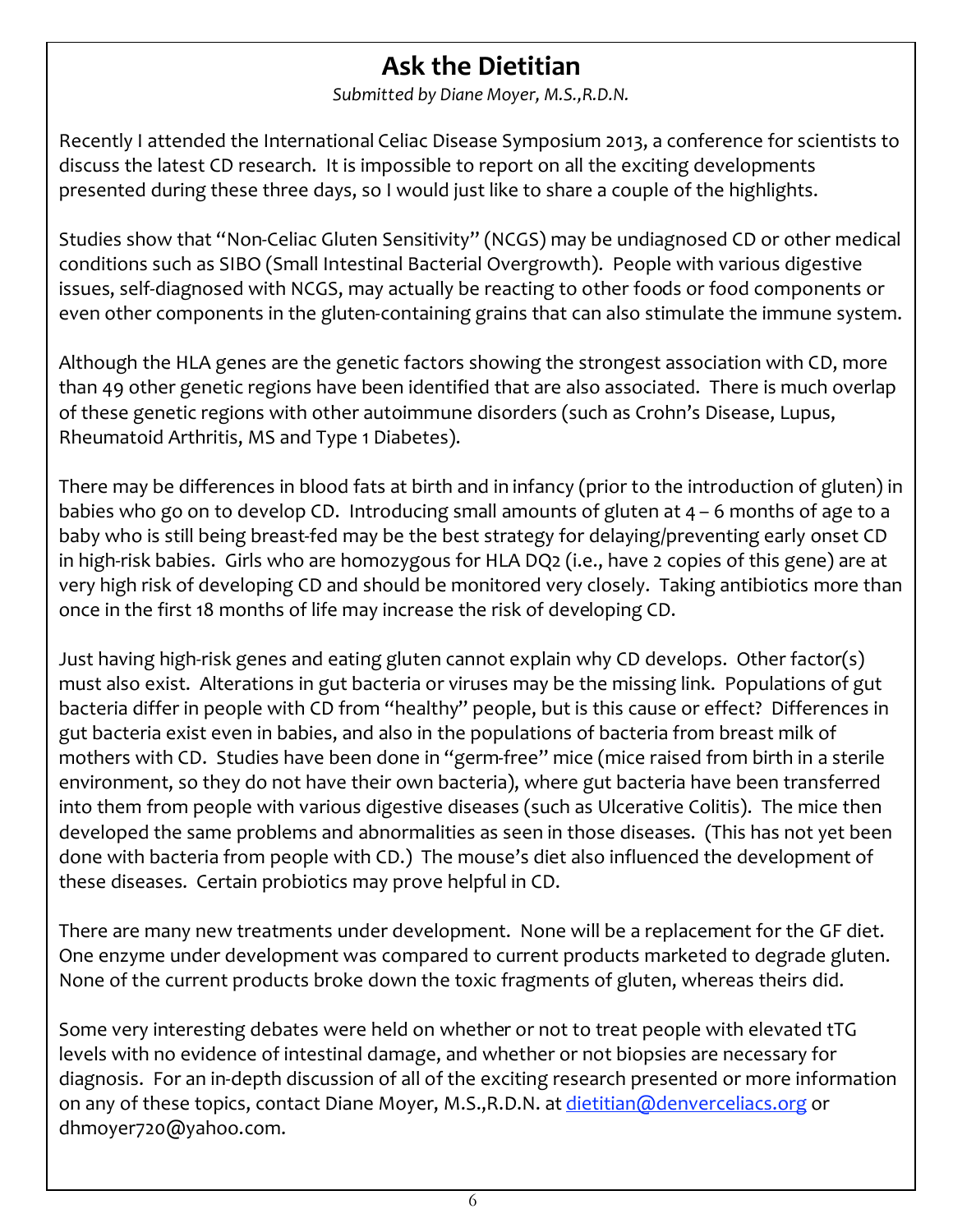

# **CEL-TWEENS**





CEL-TWEENS allows kids in the age range from 10-12 to meet, share and have fun with other kiddos who are also living with celiac disease. At this age kids are starting to become more independent and making daily decisions about what foods they can eat. We want this group to be a place where they can be educated about staying healthy while having fun and understanding that they are not alone in this! The goal is to plan events to teach them about their gluten-free lifestyle, while allowing them to meet other kids their age and have fun.

Thank you to all of you that joined us for the 2013 Gluten Free Gallop. It was a beautiful day at Wash Park and 275 people walked or ran in support of our gluten free lifestyles. The sponsors provided great information and a lot of wonderful snacks. We hope to see more of you at the event next year.

### **Upcoming Activities:**

Holiday Event - we are in the process of planning a holiday event in December that all our kiddos will enjoy. Keep checking your email for more information and/or the evite.

To join our Cel-Tweens mailing list please email: celtweens@denverceliacs.org. We look forward to meeting you at our upcoming events.



# EVERY MEAL. EVERY TIME. EVERYWHERE.

Midnight snack, post-workout meal, potluck casserole - any meal can be gluten free with Udi's Gluten Free Foods. The #1 selling GF brand offers shoppers great tasting products that span all eating occasions.





Visit us on the web! www.udisglutenfree.com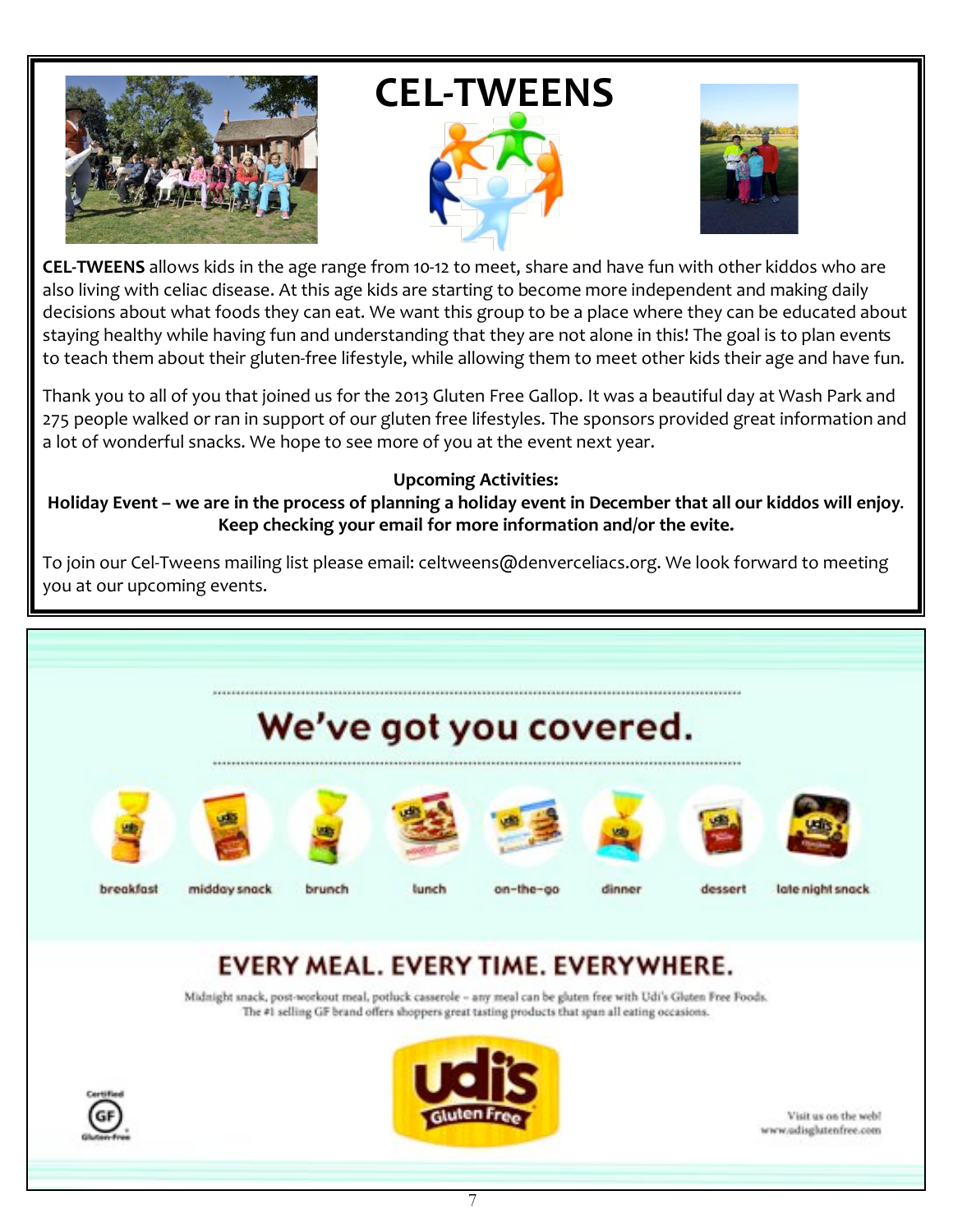

# The 2<sup>nd</sup> Annual Gluten Free Gallop Recap

For the second year in a row, the Gluten Free Gallop 5k was a terrific success. 15 generous sponsors joined 275 enthusiastic participants on a beautiful fall day to run, walk, and/or gallop around the 3.1 mile tree lined course at Wash Park in Denver. 35 volunteers from the National Charity League helped run the race, cheering on our participants, passing out T-shirts, balloons, and refreshments, and making snow cones and fun things for the kids. It was great fun for the entire family.

A special thanks goes out to our sponsors who gave out samples and discussed their services for our participants. Without their financial generosity, the event could not be such a success. Thanks again to Udi's, Glutino, Rudi's, King Soopers, ClifBar, Qrunch Foods, Garbanzo's, Body in Balance, Kay's Natural, Vega Foods, TracHealth, Savory Palate, The Gluten Free Edge, Your Healing Place and Happy Family. A big thanks also goes to our team entries that helped build participation for the race--Congratulations to Cel-Kids, the Might Morans, Glutenators, Team Hughes, Double Trouble Girls, Haley's Angels, and Team Charlie for having the most entries.

We will donate 50% of the proceeds from the Gluten Free Gallop to research and the other 50% will be used to purchase gluten free foods for local organizations. This year the research proceeds will be directed to Dr. Fasano's leading edge research efforts at the Center for Celiac Research and food donations will go to the local food banks as well as the Denver Children's Home. The Gluten Free Gallop not only raised financial support for these important causes but it also helped raise awareness of the need for gluten free living, which in turn promotes greater reach and distribution of gluten free foods.

Thanks again for all those who supported this wonderful event! If you have any questions or comments about the event, please email us at glutenfreegallop@denverceliacs.org.



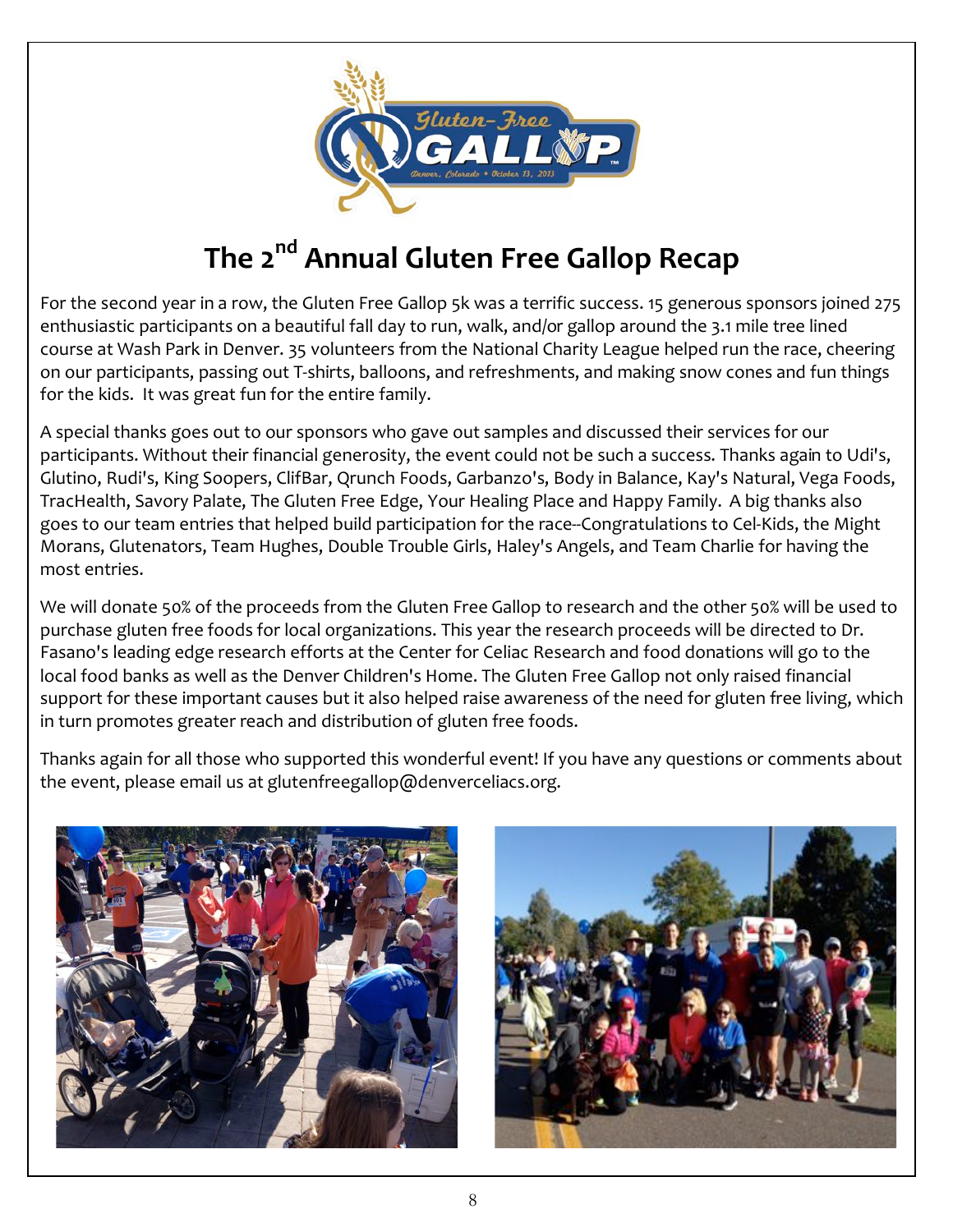### **CONTINUED FROM PAGE 3 - How To Find Gluten Free Medication**

Finally, should we worry about cross contact in the manufacturing process? I talked to Steve Plogsted, and he assured me that the safety procedures required by the FDA are very stringent and that we did not have to be concerned about crosscontamination. In fact, he said that in comparing a hospital operating room and a drug company manufacturing room, he would definitely choose the drug manufacturing room as the safest. That said, he added that there is always a chance of human error in anything; mistakes can and do happen, so nothing can ever be guaranteed 100%, but in practical terms, our drugs are safe from cross-contamination.

### Love in the Time of Gluten Sensitivity

By Regina Boyle Wheeler | Follow @EverydayHealth Medically reviewed by Niya Jones, MD, MPH For Alex Deering, being gluten-free often adds another wrinkle to her search for Mr. Right. "It's embarrassing to have to be picky and so specific about where we go and what's on the menu ... especially on the first couple of dates," said the 25year-old event and meeting coordinator from San Diego.

That's why Deering and other singles who avoid gluten have joined Glutenfreesingles.com, an Internet dating site launched in July 2013.

"Food is a major aspect of dating, and dining out or cooking together is less complicated when two people share the same diet," said site founders Marcella Romaya and Sheri Grande, who have celiac disease and gluten sensitivity, respectively.



Gina Meagi

nothing is going to stop you!'

An ideal gift for those living with chronic conditions and for the family & friends who support them.

Decide that just for today,

Learn more at: www.somethingaboutgina.com

# **NEW GF PRODUCTS**

### Submitted by: Debbie Knapp of Vitamin Cottage

Back to Nature has a new GF rice cracker flavor -Sea Salt & Cracked Pepper.

Bonk Breaker energy bars are GF, dairy free & soy free, come in 11 flavors and were featured in the US Pro Cycling Challenge race here in CO.

Canyon Bakehouse has hot dog buns now. Both Glutino and Rudi's Bakery will have packaged GF stuffing mix for the holidays.

Goodbody Bakings small baked nutrition bar squares are a local product and usually are stocked in a cooler or freezer for better shelf life.

Immaculate Bakings refrigerated cookie dough rounds that you bake come in Chocolate Chunk, Fudge Brownie Chocolate and Peanut Butter. Julie's energy bars are GF, dairy free, grain free, vegan, certified USDA organic and come in 7 flavors.

Organicville now makes a vegan sriracha sauce. Schar has honey graham crackers that taste great.

Udi's new GF cookie flavors are Chocolate Chip Pecan, Peanut Butter Coconut and Sea Salt Caramel Cashew; GF Crisps are like cheesy cracker chips, made with ancient grains.

### **Submitted by: Bonnie Atherton of Denver CSA Board**

Barilla pasta is now making 4 types of GF pasta elbows, penne, rotini and spaghetti.

Nabisco GF baked Rice Thins come in 3 flavors -Original, Sea Salt & Pepper and White Cheddar and are made in a dedicated GF facility.



Residential assisted living in a small family atmosphere. Special dietary menus available.

Accepting Medicaid and Private Pay.

720-271-1708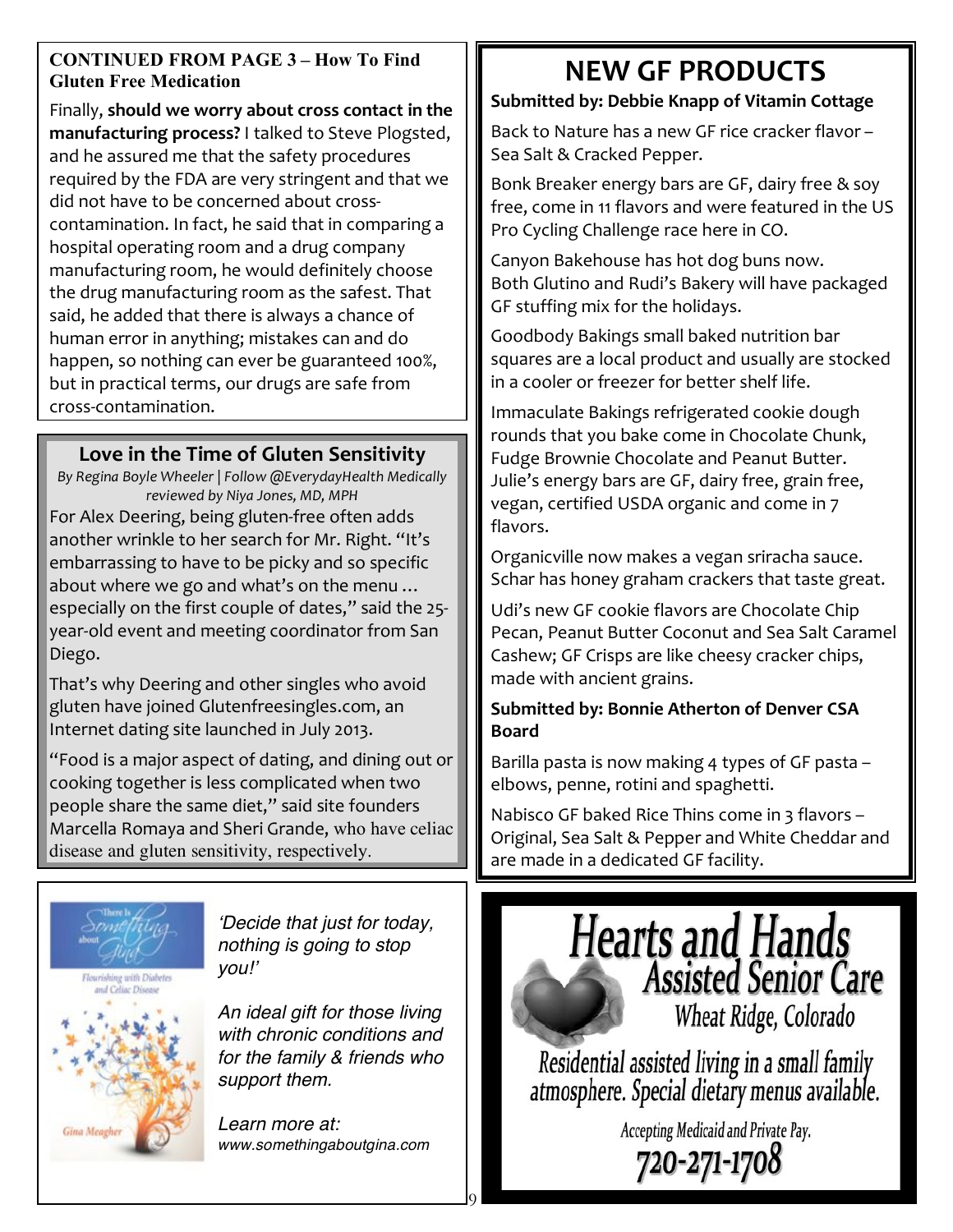## Common Misunderstandings of Gluten-Free Alcoholic Beverages (CONTINUED)

In our September Issue we published Misunderstanding #1 here is #2

Misunderstanding #2: "Distilled spirits that are derived from gluten-containing ingredients can be contaminated with gluten. Only distilled spirits made from non-gluten-containing ingredients, like potatoes, are safe for consumption by celiacs."

This idea was likely propagated due to a misunderstanding of the distillation process. Here, I will refer to Megan Tichy, Ph.D's highly informative and clearly written description of the distillation process (2). It is a great read for those who are unclear on the process, and makes it very evident why all distilled spirits are gluten-free by definition.

To borrow Dr. Tichy's analogy, the distillation process is like boiling a kettle of water with sand at the bottom of it. Let's say you were to collect the water that boiled away as steam using a condensing tube. After boiling the entire kettle away, you would be left with a kettle with nothing but sand at the bottom of it, and a second container of pure distilled water. There is no way the distilled water could contain any sand, as sand doesn't evaporate. In the same way, gluten doesn't evaporate, and gets left at the bottom of the 'kettle' during distillation. The likelihood of distilled alcohol being contaminated with gluten is about the same as the likelihood of you getting sand in your new cup of perfectly clean water: it would almost have to be intentional! Also keep in mind that many spirits are double, or even triple distilled. Gluten contamination over the course of a single distillation is already highly unlikely, but after consecutive distillations, it is virtually impossible.

To this, you might ask, "But what if they were to add other ingredients afterward? Those might contain gluten, right?" That's a perfectly valid concern, and yes, you should be concerned about any added ingredients. However, distilled spirits are almost always marketed based on their purity; this is why they go to all the trouble of double and triple distilling in the first place! Manufacturers of spirits want the most concentrated alcoholic product possible, so it is not exactly in their best interest (nor in common practice) to go adding more ingredients. Even so, you should always be mindful of ingredients lists, and cross check them against a reliable gluten-containing ingredients list (such as ours  $\lceil 3 \rceil$ ).

Despite the fact that distilled spirits derived from grains are necessarily gluten-free, some people still seem to have problems with them. I don't have a ready explanation for this, as scientifically, it doesn't make sense. Celiac disease is triggered by gluten, and distilled alcohol contains no gluten. Here is a quick checklist to help rule out reasons why you may or may not react to such drinks:

[ ] Have you checked for cross contamination possibilities (glass, container, ice cubes, dish washing liquid, drying towel, etc.)?

[] Are you sure that you do not react to distilled alcoholic beverages that are not derived from grains (e.g. potato vodka)? (It could be a reaction to potent alcohol in general.)

[] Did you pour the drink yourself?

[] Are you sure you are not adding anything to the drink that could be cross contaminated or contain gluten?

[] Have you checked the ingredients list against a reliable gluten-containing ingredients list?

[] Have you considered any other allergies you have or might have?

[] Have you contacted the manufacturer for their official response regarding gluten content?

Oftentimes (especially soon after adopting GFD), the gut is still sensitive and cannot handle alcohol at high proof levels. If you had a bad experience with distilled spirits derived from grain early on in your GFD regimen, you might want to consider giving it another try after your villi have had a chance to heal. You really should not have a reaction once your gut is adjusted to the gluten-free diet. I know it is hard to trust a product derived from wheat, but distillation really, truly does remove all gluten, and it does so every single time.

In our next issues of Taming the Sprue we will publish Misunderstanding #3 - #5. If you'd like to find this information now you may find it at www.celiac.com.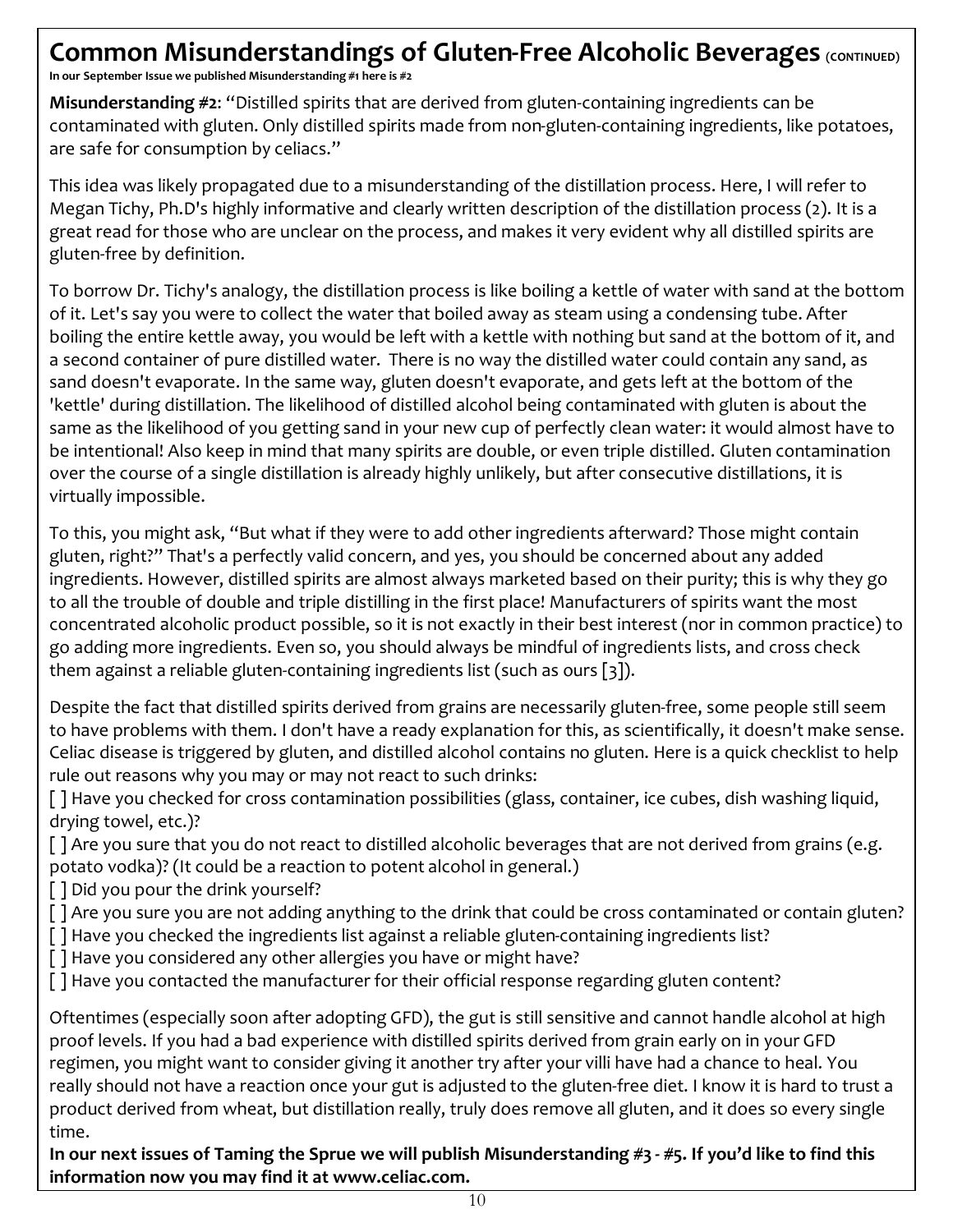# Top 9 of 25 Notable Gluten-Free Friendly Colleges

Celiac.com 10/04/2013 - (PLEASE SEE www.celiac.com FOR COMPLETE LIST) As part of a nationwide change on the part of colleges and universities to address food allergies and sensitivities, more and more campuses are offering gluten-free foods to their students. Here is a list of some of the most notable so far, in alphabetical order:

### **BARD COLLEGE**

Bard College is currently renovating one of their main dining halls to include a new gluten-free section. **BAYLOR UNIVERSITY** 

At Baylor University, students can find a wide range of gluten-free menu options through the school's dining services. Information on gluten-free meals, dining halls and menu items will meet their needs through the menus posted online each week.

### **CARLETON COLLEGE**

At Carleton College, each dining hall offers a dedicated gluten free station with the same options as non-GF students and are offered one naturally gluten-free entrée at every meal, along with dessert. Annual staff training on proper handling of gluten-free food at the dedicated gluten free station in each dining hall. **CLARK UNIVERSITY** 

Clark University, every meal served in the campus-dining hall is made from scratch and most recipes are modified to be gluten free. In fact, Clark only serves meals that have a gluten-free equivalent. The dining hall also offers is also a separate "My Zone" area for students to access gluten free pasta and pizza, as well as cooking utensils and small appliances. To keep sharp on safe allergy food handling, food staff at Clark University train every morning as new meals go on the menu.

### **COLUMBIA UNIVERSITY**

The dietitian at Columbia goes the extra mile for gluten free students: orientating them around nearby markets, introducing the chef, and even teaching them how to read nutrition labels! Columbia's chef prepares two 100% gluten free meals every day, and takes special requests.

### **EMORY UNIVERSITY**

A gluten-free station in the main dining hall includes hot meals, gluten free staples, and desserts. Everything on the salad bar and all salad dressing are gluten free. Emory kitchen staff is trained through the National Foundation for Celiac Awareness's GREAT Kitchens Program.

### **GEORGETOWN UNIVERSITY**

Students have access to a gluten free designated station where they can find similar gluten free staples. Everything is labeled with a unique gluten free logo to ensure safety and to avoid cross contamination. Dining hall staff is trained repeatedly throughout each semester to understand dietary restrictions and how they can best accommodate each different food sensitivity. The registered dietitian on campus also works hand-in-hand with the Gluten-Free Foodies student organization to make sure students' needs are being reached and ideas are being shared.

### **IOWA STATE UNIVERSITY**

Gluten free dining is available at all campus locations at Iowa State University in order to ensure that all students are receiving a proper diet. Dining staff is trained specifically to each dietary need and managers keep a close tab on all operations. Students have access to a designated area with its own refrigerator, freezer, dry storage, cooking utensils and small appliances. Besides the full service area, students are also able to request individually made meals or sign up for a gluten-free meal schedule.

### **ITHACA COLLEGE**

Gluten free meals are available within all dining halls on campus at Ithaca College, as well as at all campuswide events. The main dining hall in the student center offers daily gluten-free menus for both lunch and dinner. Students can pre-order gluten-free meals at the campus' other two dining halls through the dining hall management. The campus also offers a Gluten-Free Pantry, which provides gluten-free breads, pastas, and equipment like microwaves and toasters. Special labeling on all products ensures safety and security of gluten-free food. There is also a Food Allergy Awareness Club on campus to support all students with dietary restrictions.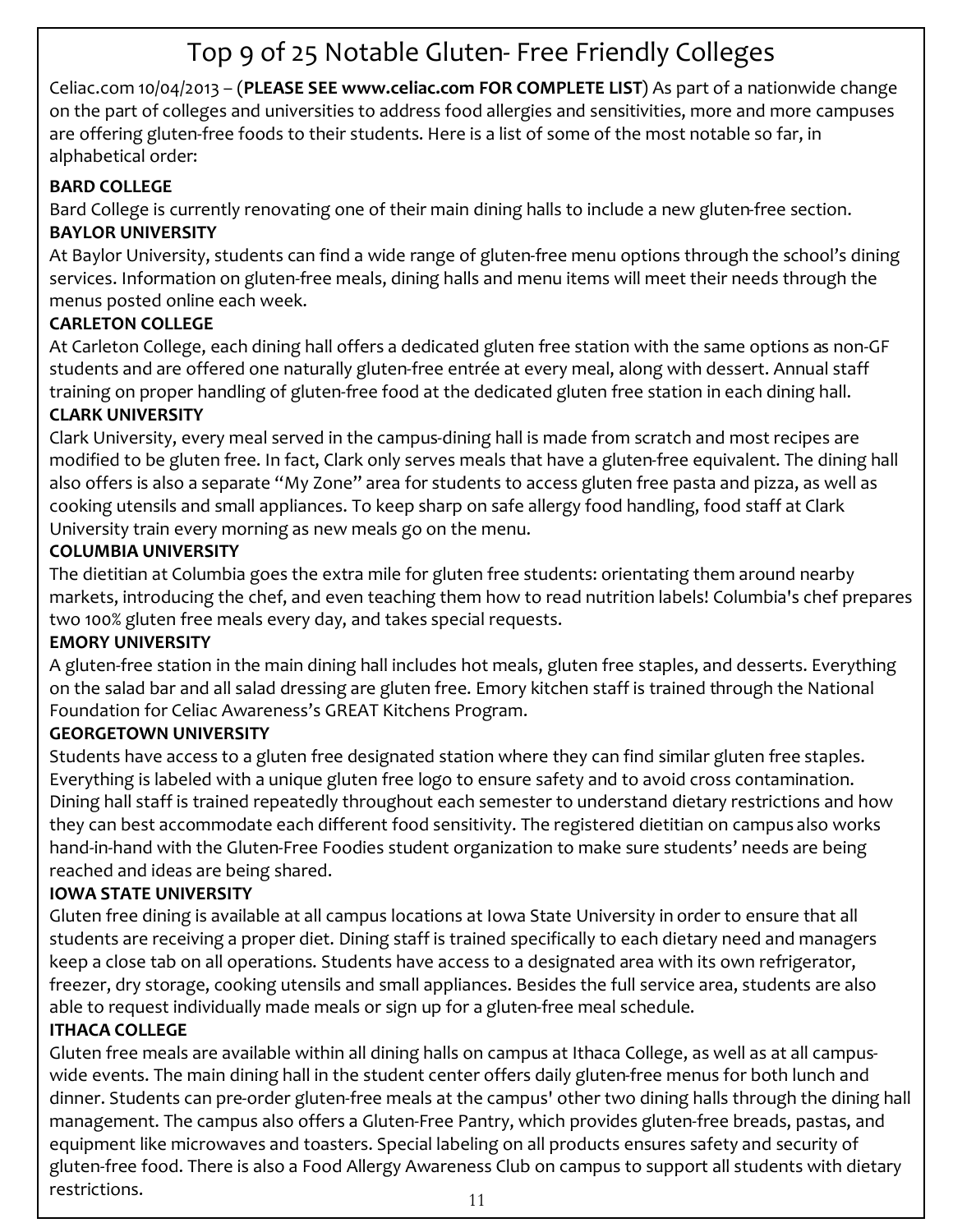# FDA's Gluten-Free Rule: Issues in the Fine Print By: Patrick Bennett

When the U.S. Food and Drug Administration's released its long-awaited standard on gluten-free labeling in August, those with celiac disease and gluten-sensitivity welcomed it. The rule sets a strict maximum: products which claim to be gluten-free must contain less than 20 parts per million of gluten. But one celiac expert is warning about a few issues that gluten-free consumers need to be aware of and that the new standard doesn't resolve. Tricia Thompson, the registered dietitian who created GlutenFreeWatchDog.org, recently spoke via webinar to NFCA's followers about the gluten-free rule. Here are some of the key issues she identifies:

. Watch the wording: Four terms on package labels - "gluten-free", "no gluten", "free of gluten" and "without gluten" – all count as a true gluten-free claim. Therefore they will require compliance with the FDA's new standard. However, there's nothing to prevent food manufacturers from using other terminology - such as "made with no gluten-containing ingredients" and "not made with gluten-containing ingredients" - yet these don't have to comply with the new less than 20-ppm rule.

• Testing: While many free-from manufacturers do rigorously test for gluten content, neither the FDA nor the manufacturers are "required" to test food products to comply with the standard. What is required is that the final product contains less than 20 ppm of gluten, but the manufacturers don't have to "prove" it in order to display a gluten-free claim on their products.

The FDA does not have the means to test millions of products to confirm that they actually contain less than 20 ppm of gluten. Since the food manufacturers are not technically required to test the food either, it becomes a bit tricky. One way to avoid uncertainty is to stick to products that have undergone an established third-party certification program, such as the GFCP. This provides assurance that the product meets the FDA's standard.

In the NFCA webinar, Thompson recommends that manufacturers producing gluten-free products "have a testing protocol in place developed in conjunction with a third party food testing laboratory or a certifying agency".

• Standard's scope: The rule applies to foods and dietary supplements regulated by the FDA, but consumers need to be aware that it does not extend to foods that are regulated by the USDA, including meat and poultry.

It also doesn't apply to most alcoholic beverages, cosmetics, prescription and non-prescription drugs and pet food.

If a consumer believes that a food manufacturer has improperly labeled a food item as gluten-free, Allergic Living recommends speaking up and taking action. If you feel like you've been "glutened" by a purportedly GF product, contact the company and let them know. Confirm that the food item is meant to be gluten-free. If you don't receive a satisfactory response, you can contact your local FDA Consumer Complaint Coordinator (there's one for each state, and you can find a list here).

The Good News: Despite these limitations, it's important to note that many products that are currently labeled as gluten-free already meet the criteria. According to Thompson, Gluten Free Watchdog has tested hundreds of currently available gluten-free products, and the majority has tested well under 20 ppm. For more issues and intricacies of gluten-free labeling, we recommend watching the full NFCA webinar here.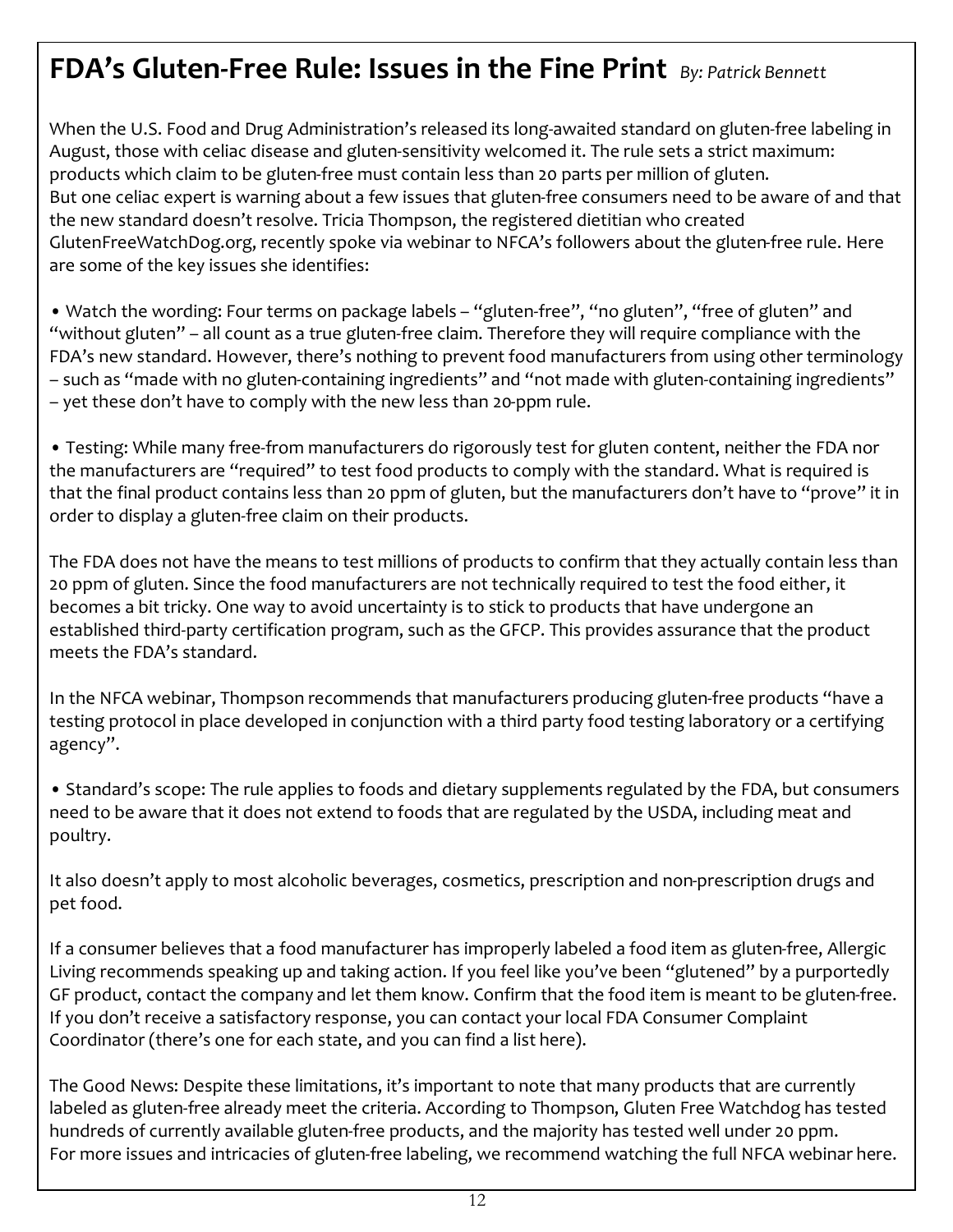#### 1, 2, 3... Coq Au Vin 7 Layer This recipe is: Dairy Free, Egg-Free, Gluten-Free, Nut-Free, Rice-Free, Soy-Free, **Football Dip** Sugar-Free. Total Time: 1 hour Prep Time: 30 mins **Delight Gluten Free** Ingredients: **Magazine** 1 (6-8lb) Chicken, on the bone, cut into 1/8ths (add more No matter what team breasts/thighs/drumsticks depending on preference and number of people they're rooting for, this dip eating) will be a fan favorite! Dig 2 tablespoons cornstarch into this dip with some Kosher salt tortilla scoops. Optional: Freshly cracked black pepper Add a layer of taco meat, shredded chicken or Olive oil jalapeno peppers.  $\frac{1}{2}$  pound slab bacon cut into lardons ( $\frac{1}{2}$  inch strips) 1 onion, diced This recipe is: Egg-Free, 2 cloves garlic, minced Gluten-Free, Nut-Free, Rice-3 ribs celery, diced Free, Soy-Free 1 pound white button mushrooms, quartered 3 cups full-bodied red wine (Cabernet) Total Time: 10 mins  $\frac{1}{2}$  cup brandy Prep Time: 10 mins 5-6 cups chicken stock 1/4 cup tomato paste Ingredients 3⁄4 pound fingerling potatoes, cut in half length-wise 1/2 pound frozen and peeled pearl onions  $1(16 \text{ ounce})$  can 1 bundle thyme refried beans 3 bay leaves 1 pint sour cream 1 cup guacamole, **Directions:** store bought or Coat bottom of a large rondeau with olive oil and heat to medium-high. Pat homemade 1 cup pico de gallo chicken pieces dry and generously salt and pepper all sides of chicken. or salsa When pan is hot, sear chicken by starting with the skin-side-down. Do not cook  $\frac{1}{2}$  head iceberg through: just brown on all sides and remove from pan. Remove leftover oil from lettuce, shredded pan and replace with a new splash of olive oil. Turn heat to medium. Once hot, 2 large tomatoes, add bacon and cook until browned and crispy. Add the diced celery and onions, diced salt to taste, and cook until the vegetables are soft and onions are translucent. 2 cups cheddar cheese, shredded Add the minced garlic and cook for about 1 minute. Add the mushrooms to the  $1(15 \text{ ounce})$  can pot and cook until they soften, about 4-5 minutes. Stir in the  $\frac{1}{2}$  cup of brandy and black olives, sliced cook down until the liquid reduces and no longer smells intensely like alcohol. Add the tomato paste and stir to combine. Once mixture begins to thicken, stir in Directions 3 cups of red wine and raise heat to medium-high; bring to a boil and cook for 4-5 minutes. Add the legs and thighs back to the pot (still reserving the breasts). Add Evenly spread the  $1.$ refried beans in the the thyme and bay leaves; pour in enough chicken stock to cover the chicken 34

jars. 2. Continue by adding a layer of each of the following: sour cream, guacamole, salsa, lettuce, tomatoes, cheese and top with black olives. Serve with chips.

bottom of mason

thick enough, transfer to plates and serve immediately.

of the way. Bring mixture to a boil and then reduce to a simmer. Taste and adjust

and add the chicken breasts back to the pot. Add more chicken stock if necessary

seasoning if necessary. Add the frozen pearl onions and potatoes and simmer,

partially covered, for 20 minutes. Once simmered, flip over the thighs and legs

to make sure the breasts are covered 3/4 of the way. Partially cover pot and

simmer for an additional 15 minutes. After simmering is complete, check the

consistency of the sauce. If it is too thin, remove chicken pieces from the pot,

raise the heat and reduce until sauce has a thicker consistency. If sauce is already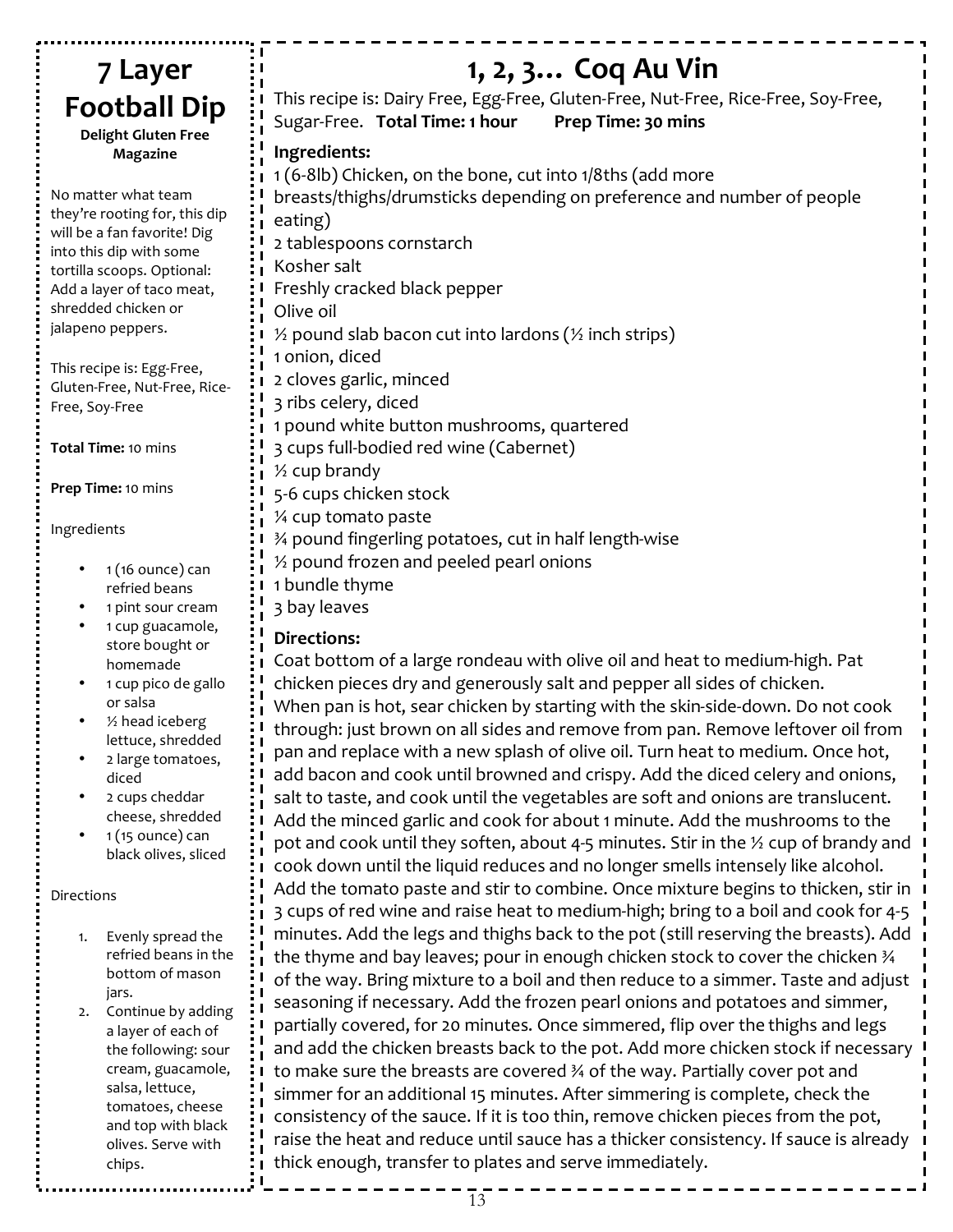#### DENVER METRO CELIAC SPRUE MEMBERSHIP FORM



www.denverceliacs.org or www.facebook.com/DenverCeliacs

#### **Benefits of CSA Membership**

- Social events to mingle with others living a gluten-free lifestyle
- Annual Gluten-Free Picnic: family friendly with BBQ provided, plus children's activities
- The annual Incredible, Edible, Gluten-Free Food Fair
- Annual Gluten-Free Gallop (walk to support Celiac charities)
- Bi-monthly newsletter with current news, upcoming activities and members' recipes
- Access to dietitian and other professionals to help with dietary changes
- Neighborhood resource contacts in Denver/Boulder area who organize neighborhood group activities
- Support of others living and dealing with a gluten-free lifestyle

#### MEMBERSHIP ENROLLMENT/RENEWAL FORM

The Denver Metro Chapter is your best local resource for celiac information, support, and gluten-free socializing. You do not have to have been diagnosed with celiac disease to join our organization. Only one membership required per household. Denver CSA keeps all information confidential and never shares or sells to any outside individual or organization.

#### **New & Renewing Members:**

| If you are a new member, have you received a new member info packet? Yes/No                                                                                                                                                                                                                                                               |  |  |
|-------------------------------------------------------------------------------------------------------------------------------------------------------------------------------------------------------------------------------------------------------------------------------------------------------------------------------------------|--|--|
|                                                                                                                                                                                                                                                                                                                                           |  |  |
|                                                                                                                                                                                                                                                                                                                                           |  |  |
|                                                                                                                                                                                                                                                                                                                                           |  |  |
|                                                                                                                                                                                                                                                                                                                                           |  |  |
| I prefer to receive a paper newsletter via the postal system                                                                                                                                                                                                                                                                              |  |  |
| Do you have children in the household with Celiac Disease? Yes/No<br>How did you learn about us?                                                                                                                                                                                                                                          |  |  |
| Would you be willing/able to                                                                                                                                                                                                                                                                                                              |  |  |
|                                                                                                                                                                                                                                                                                                                                           |  |  |
| Member section above)                                                                                                                                                                                                                                                                                                                     |  |  |
| Annual dues are \$15/year. You may pay for more than one year at a time using the same annual \$15 rate.                                                                                                                                                                                                                                  |  |  |
| To join, send your check made payable to "Denver Metro Chapter #17 CSA/USA" along with this completed form<br>to Denver CSA, 2307 Willow Creek Drive, Golden CO 80401 Or you can go to<br>http://denverceliacs.org/membership.html and pay electronically. Please make sure your PayPal account<br>reflects your current address & phone. |  |  |
| A little something to consider: According to the national chapter of CSA, people who belong to a support group<br>are much more likely to be successful in their GF diet than those who attempt to 'go it alone'.                                                                                                                         |  |  |
| How can the chapter best help you with your gluten-free lifestyle?                                                                                                                                                                                                                                                                        |  |  |
|                                                                                                                                                                                                                                                                                                                                           |  |  |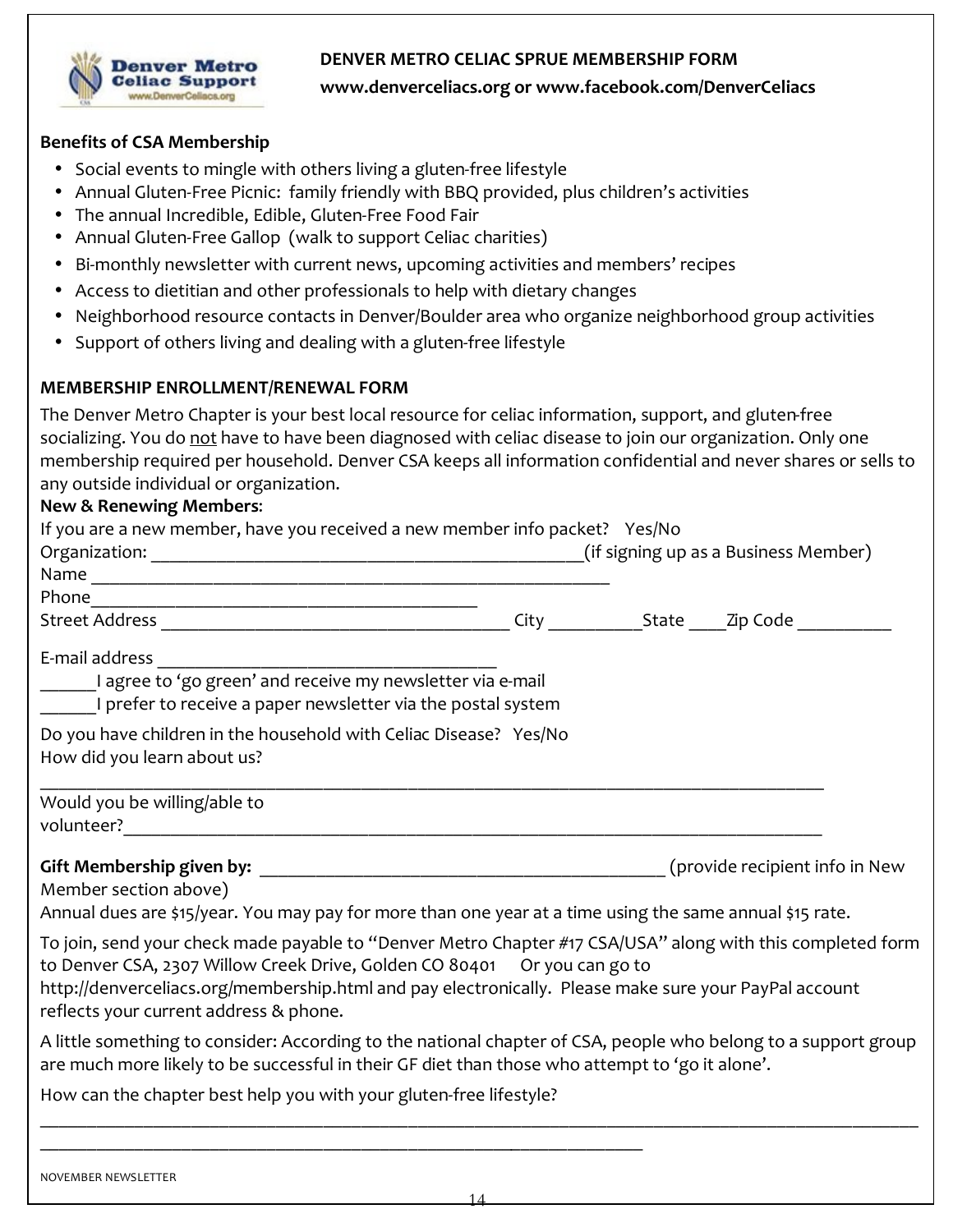## **Chapter Board Members & Neighborhood Resource Contacts**

President - Gina Meagher  $(303)$  279-9382 president@denverceliacs.org

Past President - Karen Cranford  $(303)$  979-8094 crankaren@aol.com

Vice President, Programs - Erik Johnson vpprograms@denverceliacs.org

**Vice President, Membership Jerrine Hicks** vpmembership@denverceliacs.org

Treasurer - Shannon Cooper treasurer@denverceliacs.org

Secretary - Jennifer Slack  $(303) 550 - 5983$ jenn.slack@foodallergytherapist.com

Social Media - Erik Johnson & **Guinivere Stevenson** socialmedia@denverceliacs.org Dietitian - Diane Moyer  $(720)$  560-3734 dietitian@denverceliacs.org

Cel-Kids Network - Maria Brotherston & Heidi Lyster  $(303)$  915-9756  $(303)$  503-6166 celkids@denverceliacs.org

Cel-Teens Network - Maria Brotherston  $(303)$  915-9756 celteens@deverceliacs.org

Cel-Tweens Network - Carrie Kollar, Anne Gray, & Tracy Opp  $(303)$  522-4147 celtweens@denverceliacs.org

Database Manager - Angie Roz  $(303)$  667-9462 database@denverceliacs.org

Webmaster - Kurt Fulwider  $(303) 734 - 4657$ webmaster@denverceliacs.org

Mail Order Coordinator - Don Smith  $(303) 794 - 7258$ donsmith6834@comcast.net

Product List Manager - Bonnie Atherton  $(303) 756 - 8970$ productlist@denverceliacs.org

**Gluten Free Gallop (Celiac Walk) -Steve and Kelly Moran** glutenfreegallop@denverceliacs.org

Food Fair Coordinator - Katie **Uhlenbrock** gffoodfair@denverceliacs.org

Newsletter - Guinivere Stevenson  $(720)$  365-9138 newsletter@denverceliacs.org

Below are the resource contacts in neighborhood areas in the Denver Metro area. If you have questions or are not sure which area corresponds with your neighborhood, please email vpmembership@denverceliacs.org.

| Denver City and County                                                      | Laura Determan                       | $(303) 757 - 3982$                     | Iddet@msn.com                                          |
|-----------------------------------------------------------------------------|--------------------------------------|----------------------------------------|--------------------------------------------------------|
| Westminster, Commerce City,<br>Brighton, Northglenn, Thornton               | Janelle Hahn                         | $(303)$ 513-0831                       | janellehahn@hotmail.com                                |
| Centennial, Greenwood Village,<br>Englewood                                 | Janis Dodson<br>Jean Duane           | $(303)$ 905-9450<br>$(303)$ 221-0771   | JanisDodson@yahoo.com<br>info@alternativecook.com      |
| Lakewood                                                                    | Maryann Jordan                       | $(303)$ 989-2050                       | majordan9@msn.com                                      |
| Aurora                                                                      | Maria Brotherston<br>Heidi Lyster    | $(303) 752 - 0958$<br>$(303)$ 503-6166 | maria@brotherston.us<br>blueeyes 80110@yahoo.com       |
| Arvada, Wheat Ridge                                                         | Melissa McLean Jory                  | $(303)868-7790$                        | Melissa@glutenfreeforgood.com                          |
| Highlands Ranch, Lone Tree,<br>Castle Rock, Parker, Elizabeth,<br>Franktown | Jerrine Hicks                        |                                        | jerrine.hicks@gmail.com                                |
| Littleton, Ken Caryl, Roxborough                                            | Joan Van Loozenoord<br>Nancy Lindsey | $(303)$ 908-8746<br>$(303)$ 973-1279   | jkvanlooz@gmail.com<br>n-lindsey@comcast.net           |
| Golden, Evergreen, Morrison                                                 | Donna DeVisser                       | $(303)$ 973-4613                       | donnadevisser@msn.com                                  |
| <b>Boulder County</b>                                                       | Tracy Ashmore<br>Barbara Sanford     | $(720)$ 244-6249<br>$(303)$ 499-7259   | gfpamperedchef@gmail.com<br>barbarasanford@comcast.net |